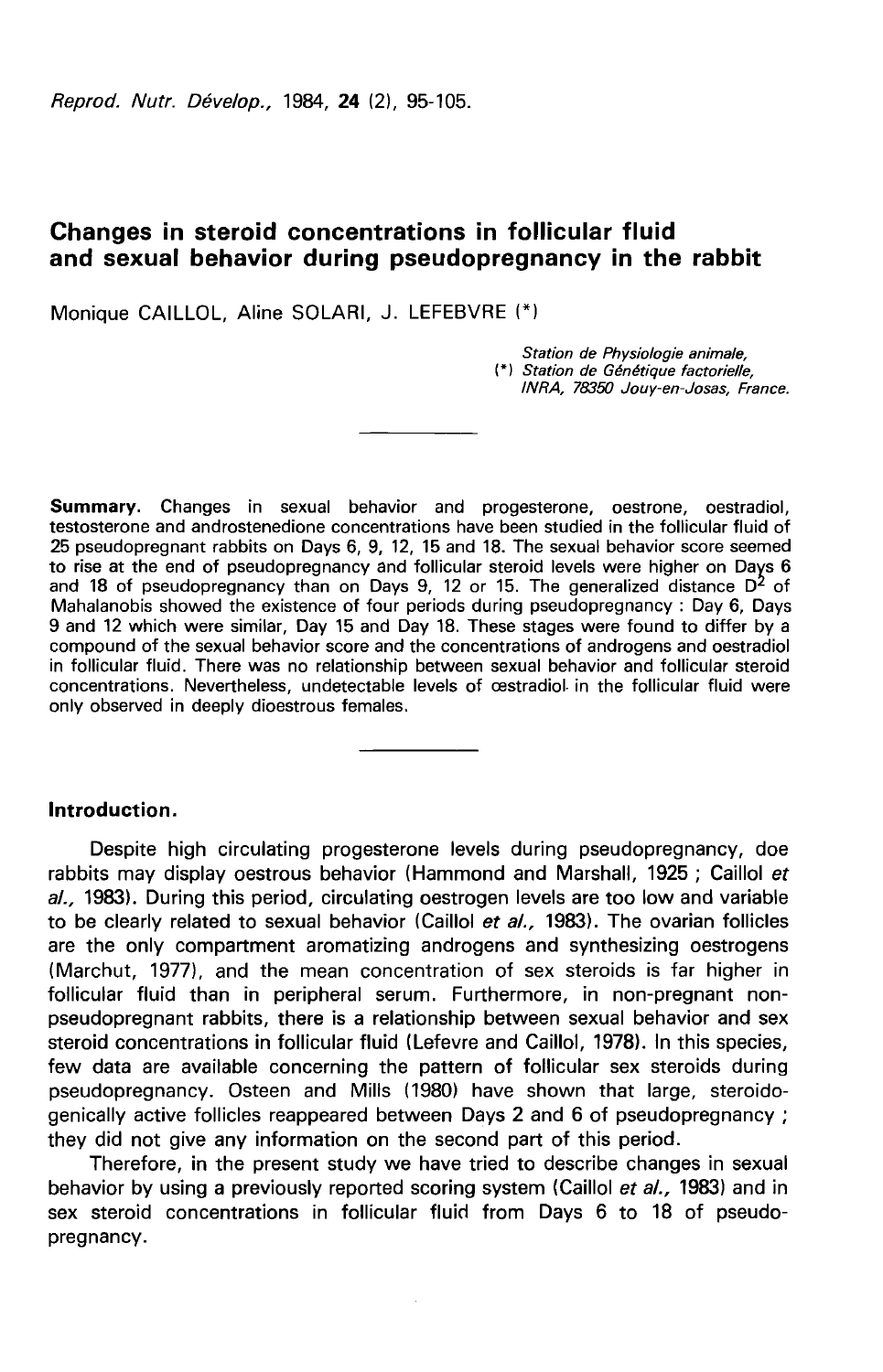### Material and methods.

Animals. — Twenty-five virgin female New Zealand rabbits housed in individual cages and fed commercial pellets ad libitum were used when 4 to 5-months old. Pseudopregnancy was induced by an i.v. injection of 50 IU of hCG (Day of injection = Day 0 of pseudopregnancy) in females displaying a red, turgescent vulva suggesting sexual receptivity (Lefbvre and Moret, 1978). The presence of recent ovulations was controlled 24 h later by laparotomy under fluanisone anesthesia.

Comportmental tests and sexual behavior score. — Pseudopregnant females were presented to 3 different males, the females being placed in the cage of the male for 60 sec. Comportmental tests were performed on Days 6, 9, 12, 15 and 18 of pseudopregnancy (5 animals per group). In each test, flattening in a corner of the cage, circling away from the male or mounting the male and lordosis was noted. As soon as a female displayed lordosis, she was promptly removed to prevent intromission and was not presented to the other males.

Female sexual behavior was scored according to Caillol et al. (1983) : flattening throughout the test was considered as a criterion of dioestrus, circling as a step towards submission to mating, and mounting and lordosis as a criterion of oestrus. A flattening female scored  $-1$ , a flattening and circling female 0, and a circling female  $+1$ : mounting scored  $+2$  and lordosis  $+3$ . The sexual behavior score was the mean of the notes obtained.

The females were killed immediately after the tests, their ovaries were recovered, and follicular fluid from all follicles larger than 0.5 mm in diameter was aspirated from one ovary with a 26-gauge needle and syringe. The fluid was weighed and stored at  $-20$  °C until assay.

Steroid radioimmunoassay in follicular fluid.  $-$  The fluids of individual females were assayed separately. Progesterone (P), oestrone (E<sub>1</sub>), oestradiol-17 $\beta$  (E<sub>2</sub>), testosterone (T) and androstenedione ( $\Delta_A$ ) were assayed.

Chemicals. — Non-radioactive steroids were purchased from Steraloids. Radioactive steroids were obtained from the Radiochemical Centre (Amersham). Merck analytical-grade solvents were used without re-distillation.

Assays.  $-$  The thawed follicular fluid (1 to 15 mg/female) was diluted in 1.0 ml of phosphate buffer (pH 6.9) ; 0.5 ml were used for P,  $E_1$  and  $E_2$  assays and 0.5 ml for T and  $\Delta_4$  assays. We used the techniques described by Castanier and Scholler (1970) for P,  $E_1$  and  $E_2$  assays. Androgens were determined according to Roger et al. (1979). Briefly, after the addition of 1 000 cpm of radioactive hormones for recovery calculation, unconjugated steroids were extracted with 5 ml of diethyl ether. After the aqueous phase had been deep-frozen, the organic phase was decanted and dried under a stream of nitrogen. P,  $E_1$  and  $E_2$  were purified on Sephadex  $LH_{20}$  microcolumns (height : 5 cm ; benzene/ethanol, 90 v/10 v as eluent) ; T and  $\Delta_4$  were purified on celite microcolumns (height : 8 cm ; polyethylene glycol as stationary phase, isooctane with increasing proportions of benzene as eluent).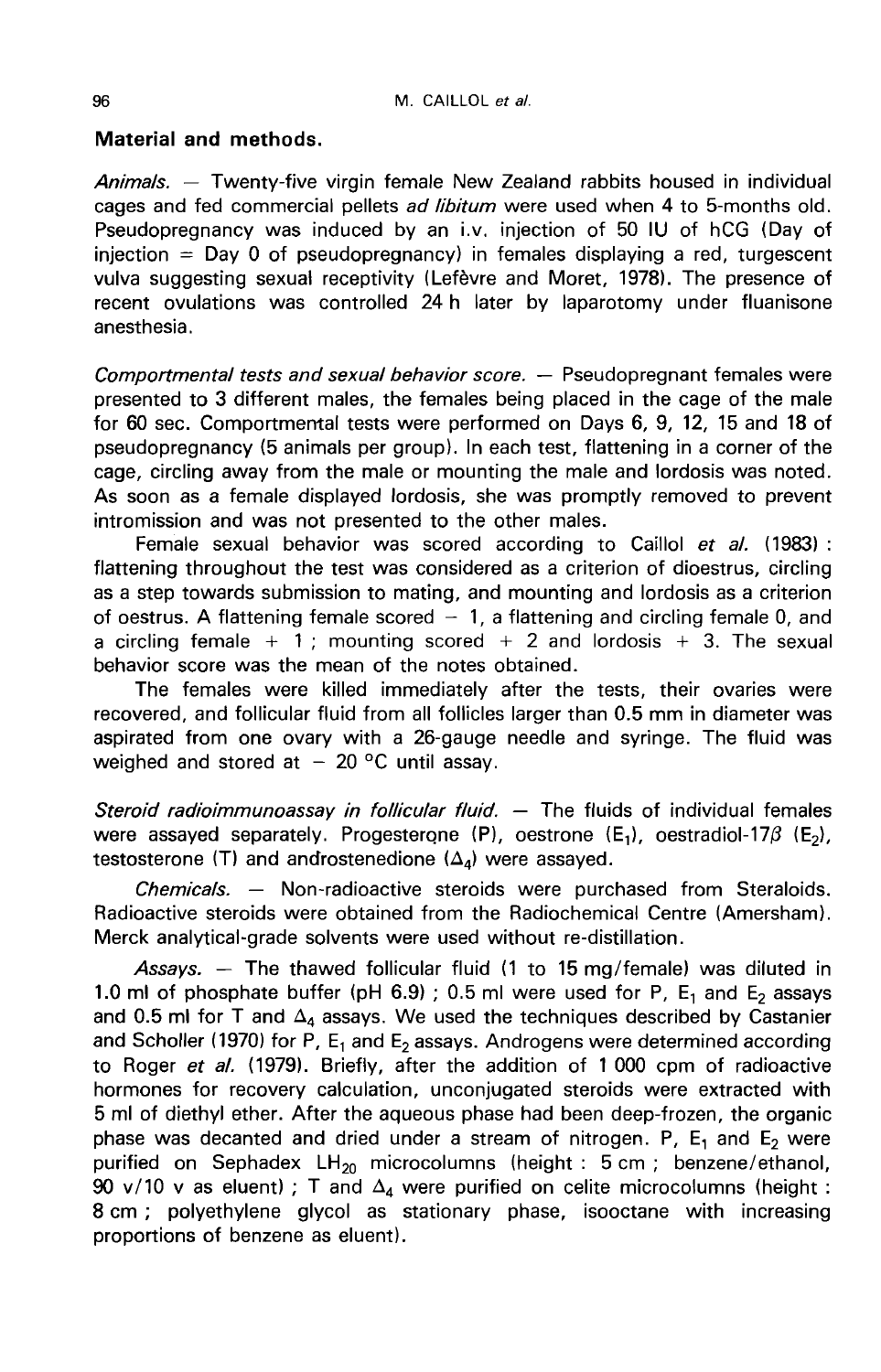After chromatography, the eluents were fractioned into three aliquots, one to determine procedural loss ; after the addition of 10 pg of radioactive steroid, the other two aliquots were dried and re-dissolved in  $200 \mu$  of phosphate buffer containing the diluted antiserum. Bound and free steroids were separated by extracting the free fraction with scintillation fluid, according to Castanier and Scholler (1970).

The mean criteria of assay reliability are shown on table 1. Blank values, run with each assay, were below assay sensitivity. Antisera were kindly supplied by J. Adeline (Fondation de Recherche en Hormonologie, France). The characteristics of P, E<sub>1</sub> and E<sub>2</sub> antisera have been described by Marie (1981), those of T and  $\Delta_4$  antisera have been reported by Mondain-Monval et al. (1979).

Statistical analysis.  $-$  Each female was characterized by 6 variables : sexual behavior score SBS (a non-normally distributed variable) and P, E<sub>1</sub>, E<sub>2</sub>, T and  $\Delta_4$ concentrations in follicular fluid. The last 5 variables were presumed to be normally distributed.

The mean for SBS and the mean  $+$  standard error of the mean (SEM) were calculated for each steroid concentration. The SBS and steroid concentrations were compared using the method of Kruskal-Wallis and one-way variance analysis, respectively.

To examine the relative differences between the five stages of pseudopregnancy as estimated by the 6 variables taken together, the generalized distance  $(D^2)$  of Mahalanobis was used (Lefebvre, 1980). The significance of calculated  $D<sup>2</sup>$  was tested by the F of Fischer-Snedecor. The distances between the five stages of pseudopregnancy were visualized by projecting their average points and confidence circles to 0.95 on a plane defined by the first two canonical axes. The principal statistical assumption required a common dispersion matrix

| Steroid<br>assayed           | Antiserum<br>used                                                             | Mean<br>recovery<br>%<br>(range) | Sensitivity (pg)  |       | Intraassav                  |
|------------------------------|-------------------------------------------------------------------------------|----------------------------------|-------------------|-------|-----------------------------|
|                              |                                                                               |                                  | Standard<br>curve | assay | coefficient<br>of variation |
| Progesterone (P)             | Anti-P-11 $\alpha$ hemisuc-<br>cinate-BSA                                     | 92<br>$(70-98)$                  | 10                | 25    | 11.2                        |
| <b>OEstrone</b> $(E_1)$      | Anti-E <sub>1</sub> -17-O-car-<br>boxymethyl-oxime-<br>BSA                    | 95<br>$(70-99)$                  | 10                | 30    | 8.44                        |
| OEstradiol (E <sub>2</sub> ) |                                                                               | 94<br>$(67-99)$                  | 10                | 27    | 7.6                         |
| Testosterone (T)             | Anti-T-3-carboxy-<br>méthyl-oxime-BSA                                         | 93<br>$(76-99)$                  | 5                 | 30    | 8.6                         |
|                              | Androstenedione $(\Delta_4)$ Anti- $\Delta_4$ -3-carboxy-<br>methyl-oxime-BSA | 92<br>$(82-97)$                  | 5                 | 20    | 8.3                         |

#### TABLE 1

Reliability criteria for steroid radioimmunoassays.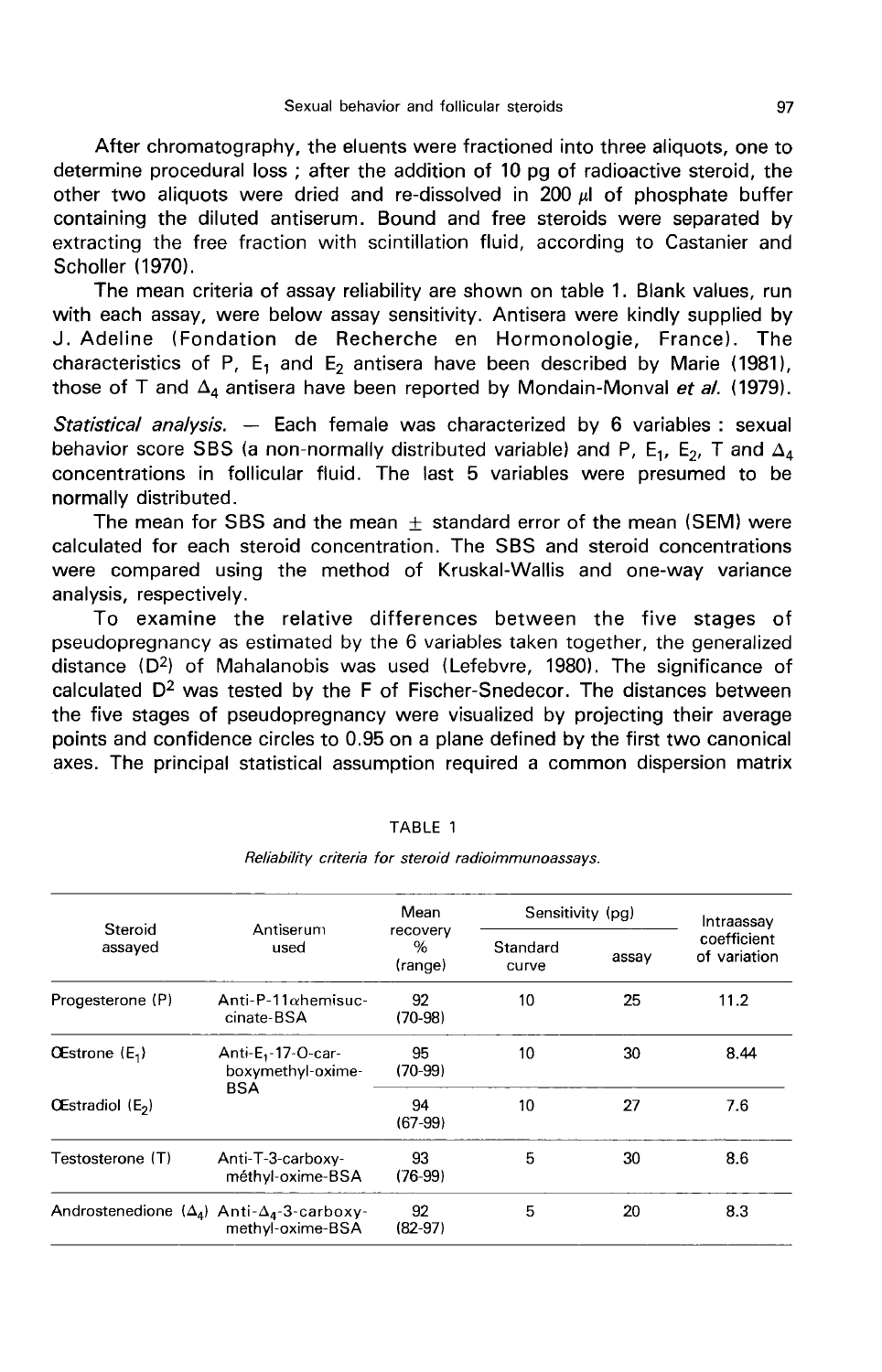which was qraphically controlled. Discriminant functions between stages found to be different from the previous analysis were calculated (Lefebvre, 1980).

To determine concomitant variations between all possible pairs of variables during pseudopregnancy, the correlation coefficients were calculated. The relationship between  $E_1$  and  $E_2$  concentrations was studied in three groups of females constituted according to their sexual behavior score : (1) 4 females in deep dioestrus which remained flattened in a corner of the cage during at least 2 tests, (2) 5 oestrous females, (3) the remaining 16 does which did not accept the male but sometimes circled away from him.

The programs of multivariate analysis for a Wang 2200 P computer were developed by Lefebvre, Boitard and Rey (1981).

## Results.

Changes in sexual behavior score and sex steroid concentrations in follicular fluid during pseudopregnancy. — Flattening or circling behavior throughout the test did not vary significantly during pseudopregnancy. Mounting behavior was observed on Days 9 and 18 in one female out of five. One doe showed lordosis on Day 12 and 3 others on Day 18. Thus, the mean behavior score rose at the end of pseudopregnancy (fig. 1 A). It seemed that (1) mean oestrogen concentrations were higher on Days 6, 9 and 18 than on Days 12 and 15 (39  $\pm$  9 vs 23  $\pm$  4 pg/mg of follicular fluid for E<sub>1</sub> ; 23  $\pm$  6 vs 9  $\pm$  3 pg/mg of follicular fluid for E<sub>2</sub>) (fig. 1 C) and that (2)  $\Delta_4$  and T concentrations were highest on Day 6 ; T levels were minimal on Day 15 (fig. 1 D). Levels of  $E_1$  and T were always higher than levels of  $E_2$  and  $\Delta_4$ .

P concentrations fluctuated between 100 and 200 pg/mg of follicular fluid, with a minimal value on Day 9 (fig. 1 B).

Nevertheless, classical statistical analysis showed no significant differences during pseudopregnancy either in sexual behavior score or in sex steroid concentrations in follicular fluid, probably due to great individual variations  $(P > 0.05)$ . So, the 5 stages of pseudopregnancy were compared using the generalized distance  $(D^2)$  of Mahalanobis, providing a means by which behavioral and endocrine factors could be interrelated simultaneously. Preliminary analysis showed that the contribution of two variables,  $E_1$  and P, to D<sup>2</sup> was low (5 and 3 %, respectively, as against at least 14 % for the other 4 variables). The projection of average points and their confidence circle on the plane defined by the first two canonical axes showed that Days 9 and 12 completely overlapped ; Day 15 partially overlapped these two days and Day 6 (fig. 2 A). So, the data from Days 9 and 12 were grouped and the same analysis was performed with 4 variables (SBS, T, E<sub>2</sub> and  $\Delta_4$ ). Significant D<sup>2</sup> values were obtained between Day 6, Days  $9 + 12$  and Day 18 (P < 0.025) (fig. 2 B).

Four periods were then considered during pseudopregnancy : Days 6, 9 + 12, 15 and 18. Among the six variables studied, those giving a maximal distance between paired periods were determined by calculating discriminant functions. The sexual behavior score and the two androgens allowed good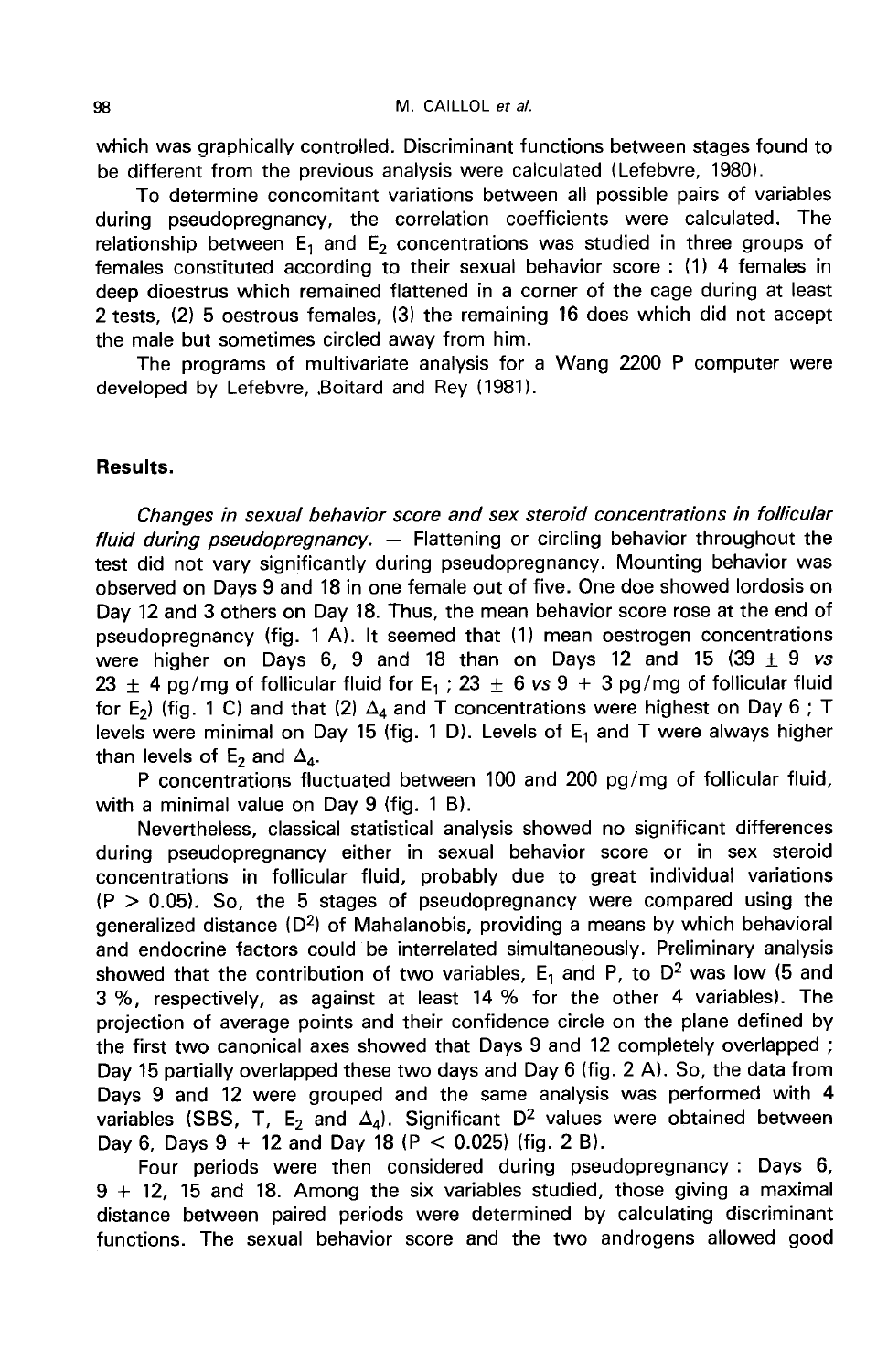

FIG. 1.  $-$  (A): Percentage of tests during which doe rabbits either: F: flattened in a corner of the cage throughout the test; C: circled away from the male throughout the test; FC:<br>alternately flattened and circled during the same test; M: mounted the male; L: showed lordosis and accepted mating ; ( $\bullet$   $\bullet$ ) changes in mean behavior score (SBS). Mean  $\pm$  sem concentrations of progesterone (B), oestrone ( $\bullet$   $\bullet$  ) and oestradiol ( $\bullet$  -  $\bullet$  ) (C), androstenedione ( $\bullet$  - ) and testosterone ( $\bullet$ -- $\bullet$ ) (D) in follicular fluid during pseudopregnancy.

separation of Day 6 from Days  $9 + 12$  and 18 (fig. 3 A, B). Days  $9 + 12$  and 18 were discriminated by a compound of the main 4 variables (SBS,  $E_2$ , T and  $\Delta_4$ ) (fig. 3 C) and Days 15 and 18 were separated by a compound of 2 variables only : sexual behavior score and progesterone concentrations (fig. 3 D).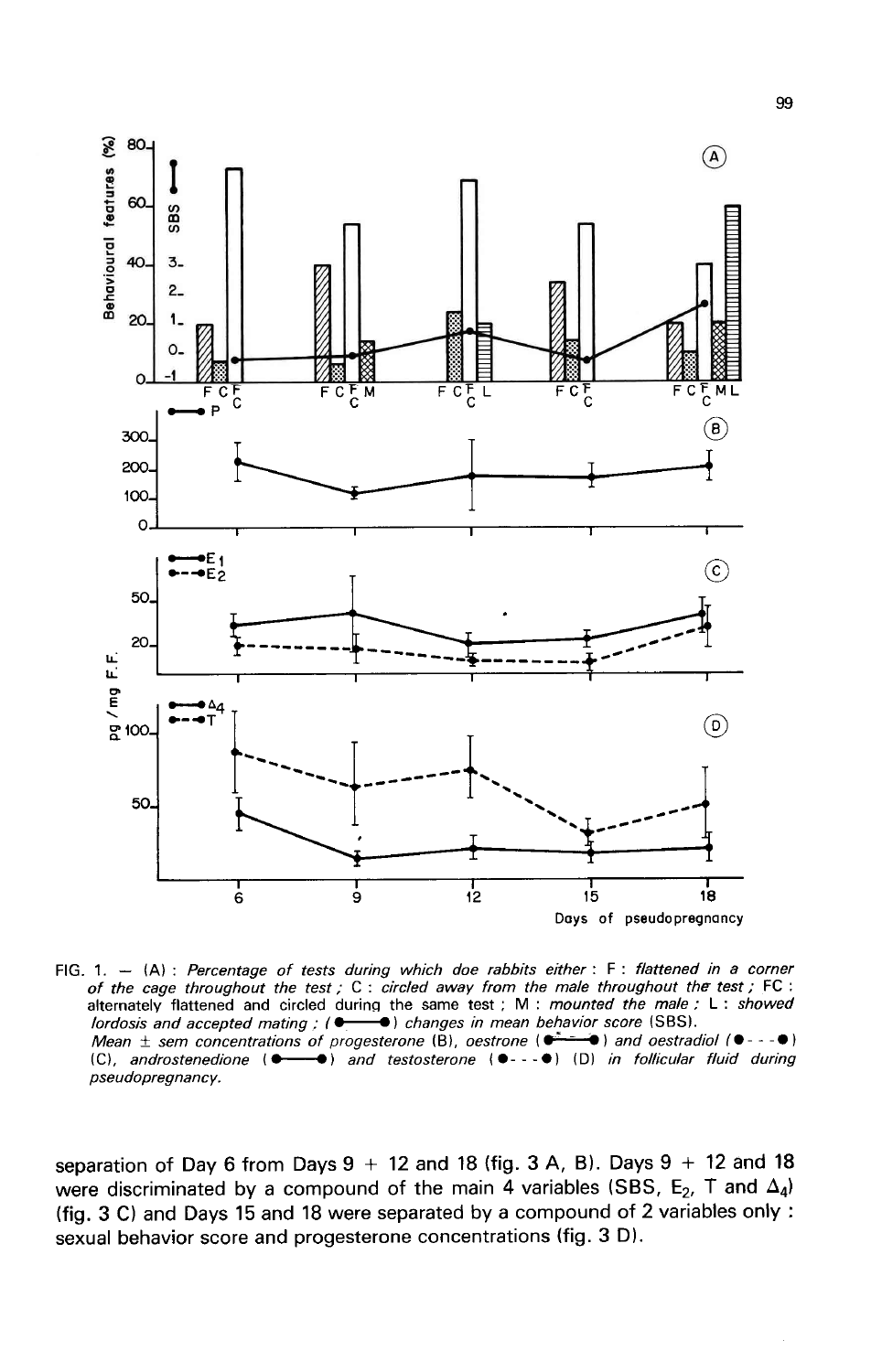

FIG. 2. - Projections of average population points affected by their confidence circles at 0.95 on the plane defined by the first two canonical axes. The differences between the stages of pseudopregnancy depend on the amount of overlap between their confidence circles (Guillaumin and Lefebvre, 1974).

 $(A)$ : Values of D<sup>2</sup> between the 5 populations (Days 6, 9, 12, 15 and 18 of pseudopregnancy) were calculated by using a compound of the sexual behavior score and follicular concentrations of androstenedione testosterone and oestradiol;

 $(8)$ : The values of D<sup>2</sup> between Day 6, Days  $9 + 12$  and Day 18 were calculated using a compound of the same 4 variables (To simplify the figure Day 15 was omitted). Significant  $D^2$  value (P < 0.025).

Relationships between follicular steroid concentrations and sexual behavior during pseudopregnancy.  $-$  A significant correlation (P < 0.01) was observed between follicular fluid concentrations of  $E_1$  and  $E_2$  (r = 0.71),  $E_1$  and T  $(r = 0.56)$ , E<sub>2</sub> and T (r = 0.49) and T and  $\Delta_4$  (r = 0.78). No concomitant variation was found between P concentrations or sexual behavior score and the other variables. However, deeply dioestrous females always had undetectable levels of E<sub>2</sub> (fig. 4 A) ; follicular concentrations of E<sub>1</sub> and E<sub>2</sub> in oestrous and dioestrous females were always detectable and linearly related, whatever the stages of pseudopregnancy (fig. 4 A, B).

### Discussion.

A few rabbits submitted to mating when presented to males on only one definite day during pseudopregnancy. At the end of this period, 3 out of 5 females were receptive. These results confirm the observations of Hammond and Marshall (1925), Friedman (1938) and Rubin and Azrin (1967) who all reported irregular mating during pseudopregnancy and the appearance of oestrous behavior at the end of this period. More females submitted to mating when presented to males every day during pseudopregnancy (Caillol et al., 1983). As already shown by Lefèvre and Moret (1978) in young nulliparous virgin doe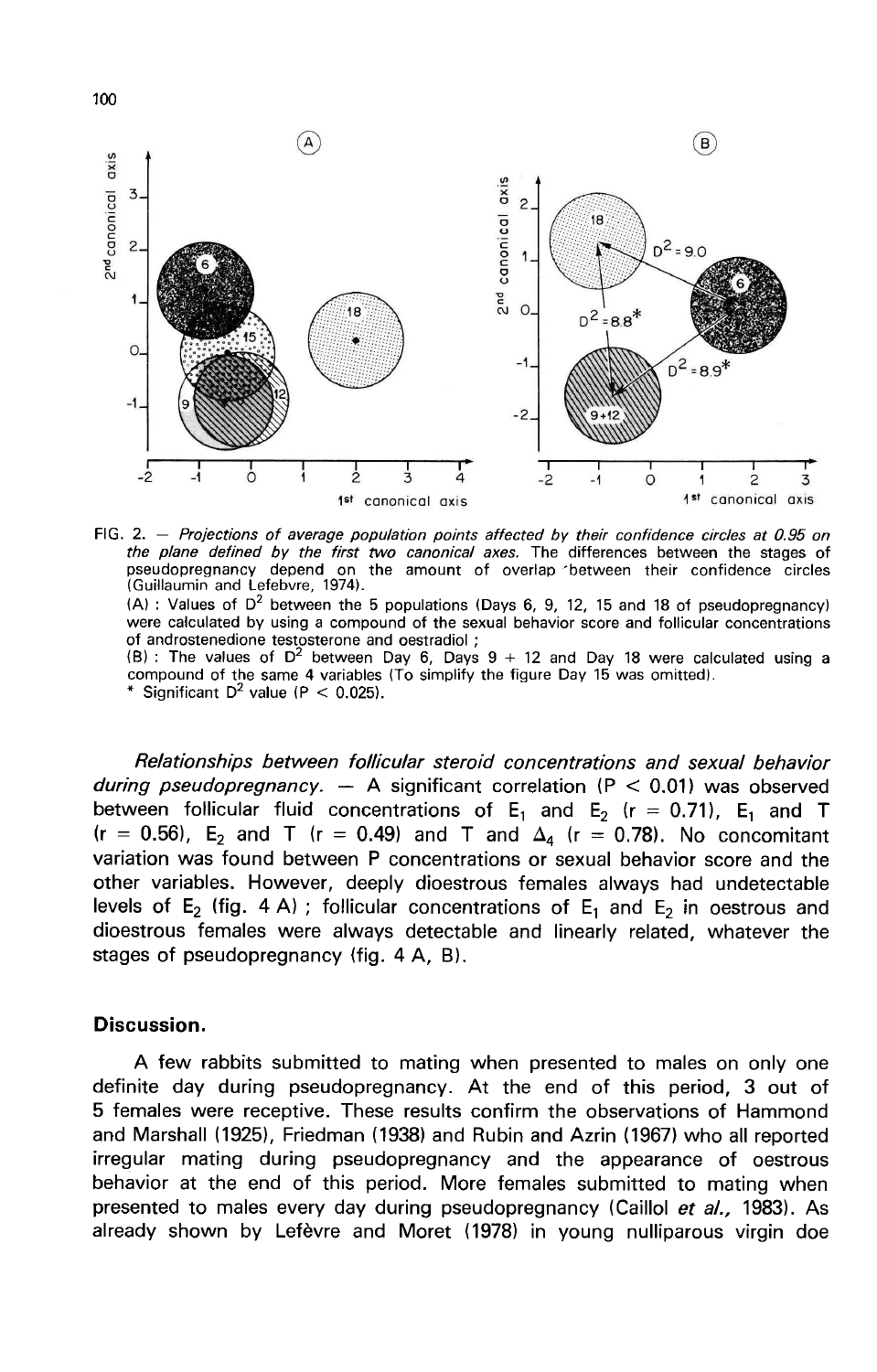rabbits, repeated stimulation by the male is effective in inducing oestrous behavior in pseudopregnant rabbits.

There were no clear changes in individual concentrations of follicular sex steroids during pseudopregnancy. However, oestrogen levels seemed lower on Days 12 and 15 than on Days 6 and 18 ; androgen levels seemed minimal on Day 15, and P levels minimal on Day 9. The only information on sex steroids in follicular fluid during pseudopregnancy is that of Osteen and Mills (1980) related to follicular size. However, the mean values of P,  $E_2$  and T found by those authors on Day 6 are similar to our results.

Statistical multivariate analysis shows four periods in pseudopregnancy : Day 6, Days 9 and 12 which are similar, Day 15 which partially overlaps the



FIG. 3. - Frequency distribution of the discriminating variable  $y$  (n = number of doe rabbits; the discriminant variable y for each doe rabbit was obtained by substituting the value of each variable in the discriminant function Y). For successive paired periods, the discriminant function Y was:

A. Y = - 0.64 (SBS) + 0.11 (T) - 0.34 ( $\Delta_d$ ) between Days 6 and 9 + 12;

B. Y = 4.01 (SBS) + 0.21 (T) - 0.65 ( $\Delta_4$ ) between Days 6 and 18;

C. Y = 1.98 (SBS) - 0.12 (T) - 0.22 ( $\Delta_4$ ) + 0.13 E<sub>2</sub> between Days 9 + 12 and 18;

D. Y = 2.40 (SBS) - 1.26 (P) between Days 15 and 18.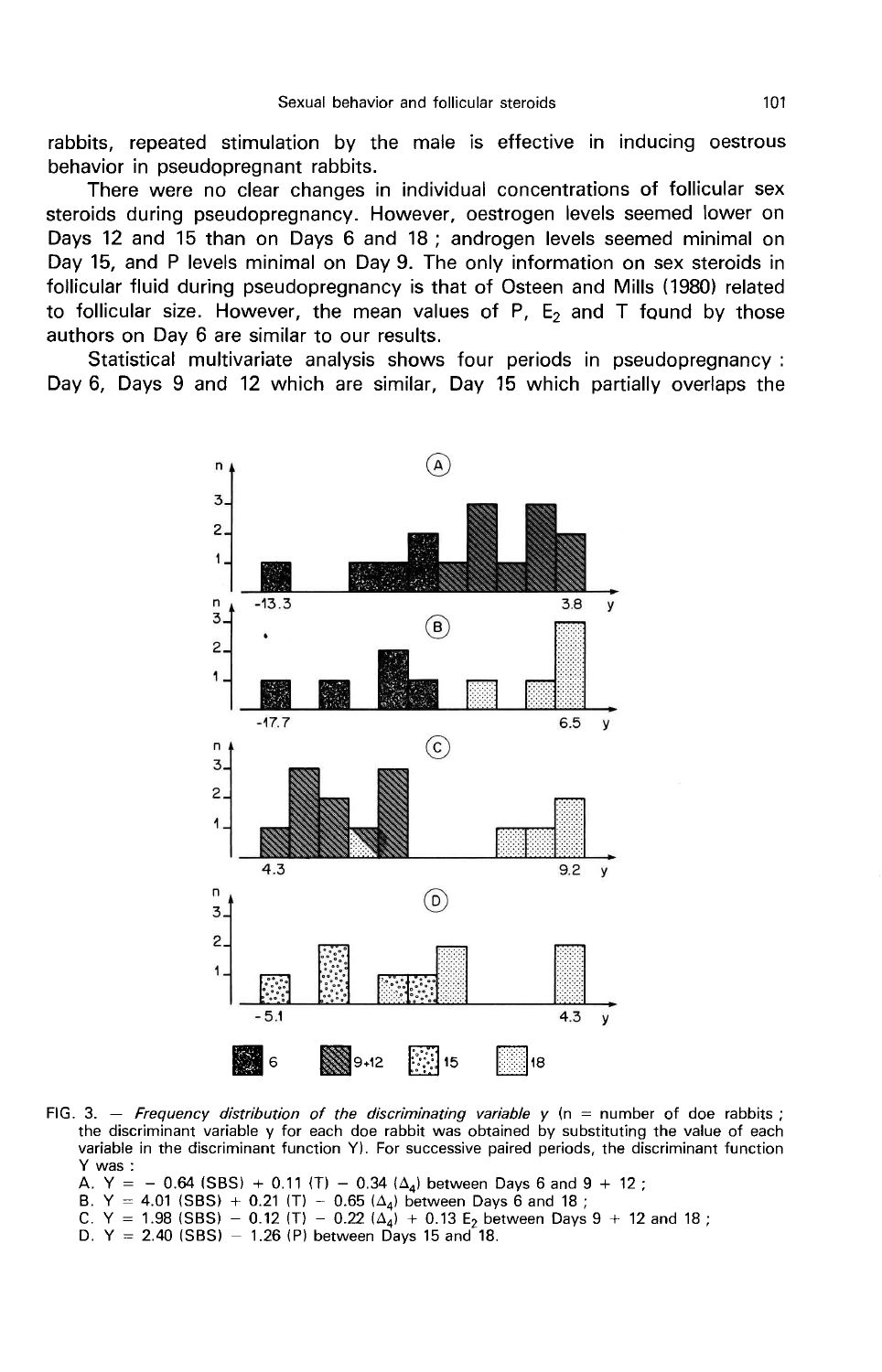

FIG. 4. - Relationships between follicular concentrations of  $E_1$  and  $E_2$ . (A) : 4 females in deep dioestrus  $D_n$  and 5 oestrous females  $(D_n)$ ; (B) : 16 dioestrous females  $D_n$  sometimes circling away from the male. Each female is represented with the stage of pseudopregnancy,  $D_{n}$ .

preceding two periods, and Day 18. Sexual behavior score, androgen and oestradiol concentrations in follicular fluid are effective in discriminating between these stages. These four periods have been characterized by other endocrinological or comportmental events.

Day 6 is a key period in pseudopregnancy. The corpus luteum becomes an oestradiol-dependent tissue (Miller and Keyes, 1978) and luteotropic oestrogen is supplied by the large follicles on the ovary (Keyes and Nalbandov, 1967). From Day 6, the proportion of oestrous females significantly decreases (Caillol et al., 19831.

Days 9 and 12 correspond to the period of maximal circulating levels of progesterone (Harrington and Rothermel, 1977 ; Richardson and Oliphant, 1981 ; Caillol *et al.,* 1983). Few females are receptive (Caillol *et al.,* 1983). The discriminant function shows that this period differs significantly from Day 6 as to sexual behavior and androgen concentration in follicular discriminant function shows that this period differs significantly from Day 6 as to sexual behavior and androgen concentration in follicular fluid.

Day 15 corresponds to the period of luteolysis (Carlson and Gole, 1978;<br>Satoh et al., 1980). Our results show that oestrogen and androgen concentrations in follicular fluid are depressed and that the sexual behavior score is minimal.

Day 18 corresponds to the end of pseudopregnancy and clearly differs from all the other stages. Circulating P levels are very low (Caillol et al., 1983). In our study, most females were receptive, concentrations of sex steroids in follicular fluid rose, and the most efficient variables discriminating this stage from Day 15 were sexual behavior and P concentrations in follicular fluid.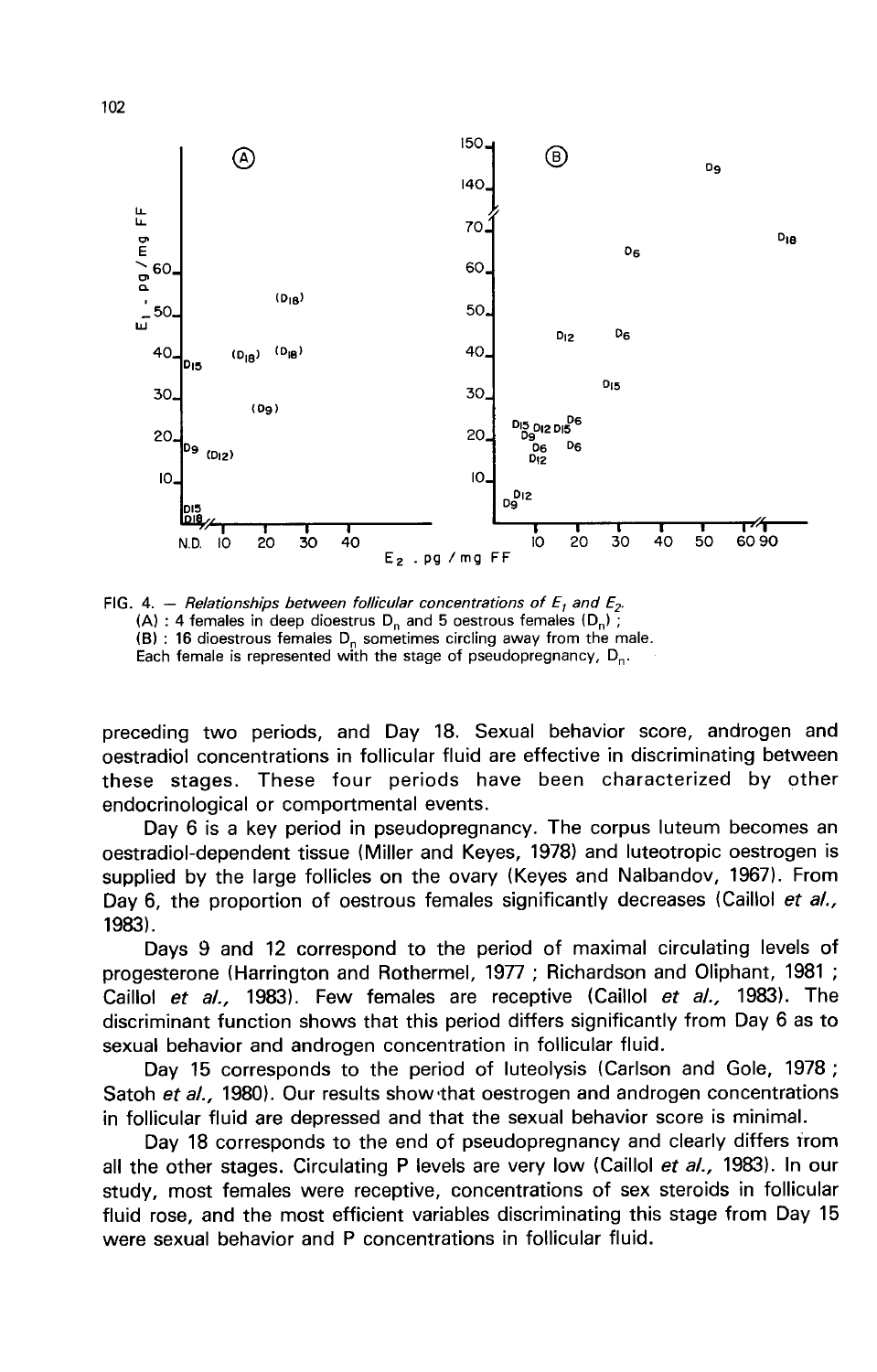Correlation analysis showed some metabolic pathways of steroidogenesis in follicles ; E<sub>1</sub> and E<sub>2</sub> concentrations, as well as those of T and  $\Delta_4$ , were significantly correlated due to the possibility of interconversion between these steroids (Younglai, 1972, 1973). T concentrations were also correlated to  $E_1$  and  $E_2$ cantly correlated due to the possibility of interconversion between these steroids<br>(Younglai, 1972, 1973). T concentrations were also correlated to  $E_1$  and  $E_2$ <br>concentrations, and T is known to be the immediate precur in the follicle (Younglai, 1972 ; Patwardhan and Lanthier, 1977 ; Marchut, 1977).

During pseudopregnancy, there was no clear relationship between sexual behavior score and the concentrations of progesterone, oestrone and androgens in follicular fluid. Deeply dioestrous doe rabbits were found to have undetectable levels of oestradiol in the follicular fluid, whereas oestrous or dioestrous ones always had detectable levels of oestradiol linearly related to those of oestrone. In non-pregnant non-pseudopregnant females, Lefèvre and Caillol (1978) have shown that the follicular fluid of oestrous rabbits contains more oestrone, oestradiol and progesterone than the fluid of dioestrous rabbits. The high circulating progesterone levels during pseudopregnancy probably complicate the relationship between sexual behavior and follicular sex steroids. Nevertheless, the presence of oestradiol in follicular fluid seems to be necessary to ensure minimal sexual activity. This finding partially confirms other results showing that oestradiol injections in ovariectomized rabbits promote oestrous behavior (Beyer and McDonald, 1973) and that active immunization against oestradiol-17 $\beta$  inhibits this behavior (Elsaesser, 1980).

> Recu en décembre 1982, Accept6 en novembre 1983.

Acknowledgements.  $-$  The authors wish to thank the « Fondation de Recherche en Hormonologie » for help and advice concerning the radioimmunoassays and L. Martinet for her helpful criticisms of the paper.

### Résumé. Stéroides sexuels folliculaires et comportement pendant la pseudogestation chez la lapine.

Les variations du comportement sexuel et des concentrations en progestérone, oestrone, oestradiol, testostérone et androsténedione dans le liquide folliculaire ont été recherchées chez 25 lapines aux 6<sup>e</sup>, 9<sup>e</sup>, 12<sup>e</sup>, 15<sup>e</sup> et 18<sup>e</sup> jours de pseudogestation. Il semble que le score de comportement sexuel augmente à la fin de la pseudogestation et que les niveaux de stéroïdes folliculaires soient plus élevés aux  $6<sup>e</sup>$  et 18<sup>e</sup> jours de la pseudogestation qu'aux  $9^{\circ}$ , 12<sup>e</sup> et 15<sup>e</sup> jours. Le calcul de la distance généralisée D<sup>2</sup> de Mahalanobis a montré l'existence, au cours de la pseudogestation, de 4 périodes distinctes : le  $6^{\circ}$  jour, les  $9^{\circ}$  et 12e jours qui sont similaires, le 15e et le 18e jour. Les 4 périodes diffèrent par une combinaison de 4 variables (score de comportement sexuel, concentrations en androgènes et oestradiol du liquide folliculaire). Il n'y a pas de relation entre le comportement sexuel et les niveaux de stéroïdes folliculaires ; cependant, les niveaux d'œstradiol sont non détectables dans le liquide folliculaire uniquement pour les lapines en dicestrus profond.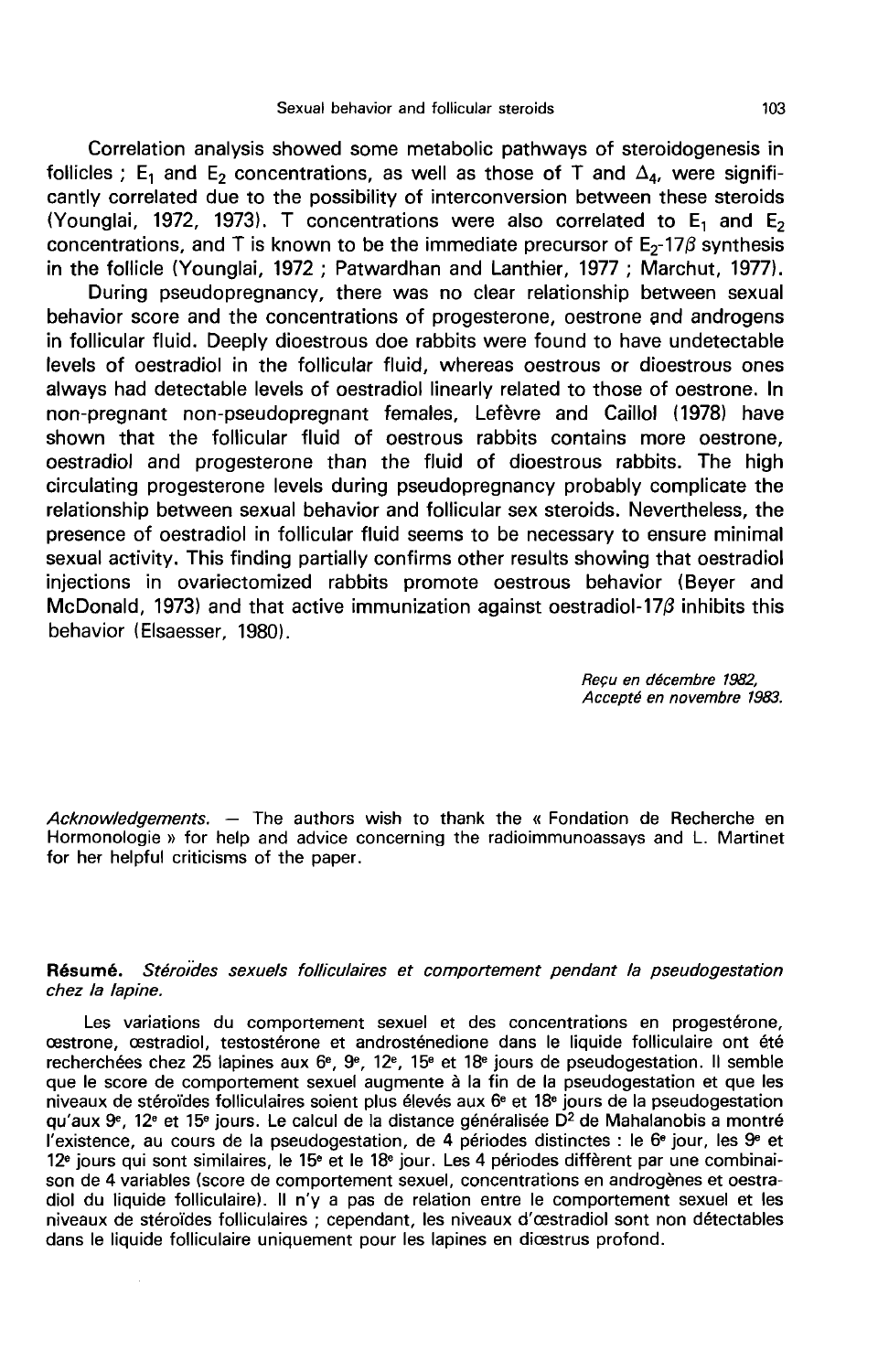#### References

- BEYER C., McDONALD P., 1973. Hormonal control of sexual behaviour in the female rabbit. Adv. reprod. Physiol., 6, 185-214.
- CAILLOL M., DAUPHIN-VILLEMANT C., MARTINET L., 1983. OEstrous behaviour and circulating progesterone and oestrogens levels during pseudopregnancy in the domestic rabbit. J. Reprod. Fert., 69, 179-186.
- CARLSON J. C., GOLE J. W. D., 1978. CL regression in the pseudopregnant rabbit and the E., McDONALD P., 1973. Hormonal control of sexual behaviour in the female rabbit.<br>Adv. reprod. Physiol., **6**, 185-214.<br>M., DAUPHIN-VILLEMANT C., MARTINET L., 1983. OEstrous behaviour and circulating<br>progesterone and oestr 387.
- CASTANIER M., SCHOLLER R., 1970. Dosage radioimmunologique de l'oestrone et de l'oestradiol  $17\beta$  plasmatiques. C. R. Acad. Sci. Paris, Sér. D, 271, 1787-1789.
- ELSAESSER F., 1980. Effects of active immunization against oestradiol-170, testosterone or progesterone on receptivity in the female rabbit and evaluation of specificity. J. Reprod. Fert., 58, 213-218.
- FRIEDMAN M., 1938. Criteria for the selection of estrous rabbits. Endocrinology, 22, 354-359.
- GUILLAUMIN M., LEFEBVRE J., 1974. Etude biométrique des populations de Pyrgus Carlinae Rbr et de Pyrgus Cirsii Rbr. II. Utilisation du D<sup>2</sup> de Mahalanobis dans l'analyse et la classification des populations naturelles. Arch. Zool. Exp. Gen., 115, 505-548.<br>HAMMOND J., MARSHALL F., 1925. Reproduction in the rabbit. Oliver and Boyds, Edinburgh.
- 
- HARRINGTON F. E., ROTHERMEL J. D., 1977. Daily changes in peripheral plasma progesterone concentrations in pregnant and pseudopregnant rabbits. Life Sci., 20, 1333-1340.
- KEYES P. L., NALBANDOV A. V., 1967. Maintenance and function of corpora lutea in rabbits depend on estrogen. Endocrinology, 80, 938-946.
- LEFEBVRE J., 1980. Introduction aux analyses statistiques multidimensionnelles. Masson, Paris. 251 pp. (2<sup>e</sup> édition révisée et augmentée).
- LEFEBVRE J., BOITARD M., REY J. E., 1981. Logiciels d'analyses statistiques multidimensionnelles sur microordinateurs. Masson, Paris, 148 pp.
- LEFEVRE B., CAILLOL M., 1978. Relationship of estrous behaviour with follicular growth and sex steroid concentration in the follicular fluid in the domestic rabbit. Ann. Biol. anim. Bioch. Biophys., 18, 1435-1441.
- LEFEVRE B., MORET B., 1978. Influence d'une modification brutale de 1'environnement sur l'apparition de l'oestrus chez la lapine nullipare. Ann. Biol. anim. Bioch. Biophys., 18, 695-698.
- MARCHUT M., 1977. In vitro conversion of  $[4^{-14}C]$  Androstenedione and  $[4^{-14}C]$ -testosterone by ovarian tissue of pregnant rabbits. Endocrin. Exper., 11, 195-202.
- MARIE J., 1981. Concentrations tissulaires et plasmatiques d'hormones stéroïdes et récepteurs utérins de l'œstradiol chez la ratte preparturiente : étude d'un modèle expérimental présentant des anomalies de la parturition. Th. Doct. 3<sup>e</sup> cycle. Univ. Paris VI, 36 pp.
- MILLER J. B., KEYES P. L., 1978. Transition of the rabbit corpus luteum to oestrogen dependence during early luteal development. Endocrinology, 102, 31-38.
- MONDAIN-MONVAL M., BONNIN M., SCHOLLER R., CANIVENC R., 1979. Androgens in peripheral blood of the red fox (Vulpes Vulpes L.) during the reproductive season and the anoestrus. J. Steroid Biochem., 11, 1315-1322.
- OSTEEN K. G., MILLS T. M., 1980. Changes in the size, distribution and steroid content of rabbit ovarian follicles during early pseudo-pregnancy. Biol. Reprod., 22, 1040-1046.
- PATWARDHAN V. V., LANTHIER A., 1977. Pathways for the biosynthesis of oestradiol in the rabbit ovarian follicle in vitro. J. Endocrinol., 75, 445-446.
- RICHARDSON L. L., OLIPHANT G., 1981. Steroid concentrations in rabbit oviducal fluid during oestrus and pseudopregnancy. J. Reprod. Fert., 62, 427-431.
- ROGER M., NAHOUL F., TOUBLANC J. E., CASTANIER M., CANLORBE P., JOB J. C., 1979. Les androgènes plasmatiques chez le garçon de la naissance à l'adolescence. Ann. Pediat., 26, 239-245.
- RUBIN H. B., AZRIN N. H., 1967. Temporal patterns of sexual behavior in rabbits as determined by an automatic recording system. J. exp. anal. Behav., 10, 219-231.